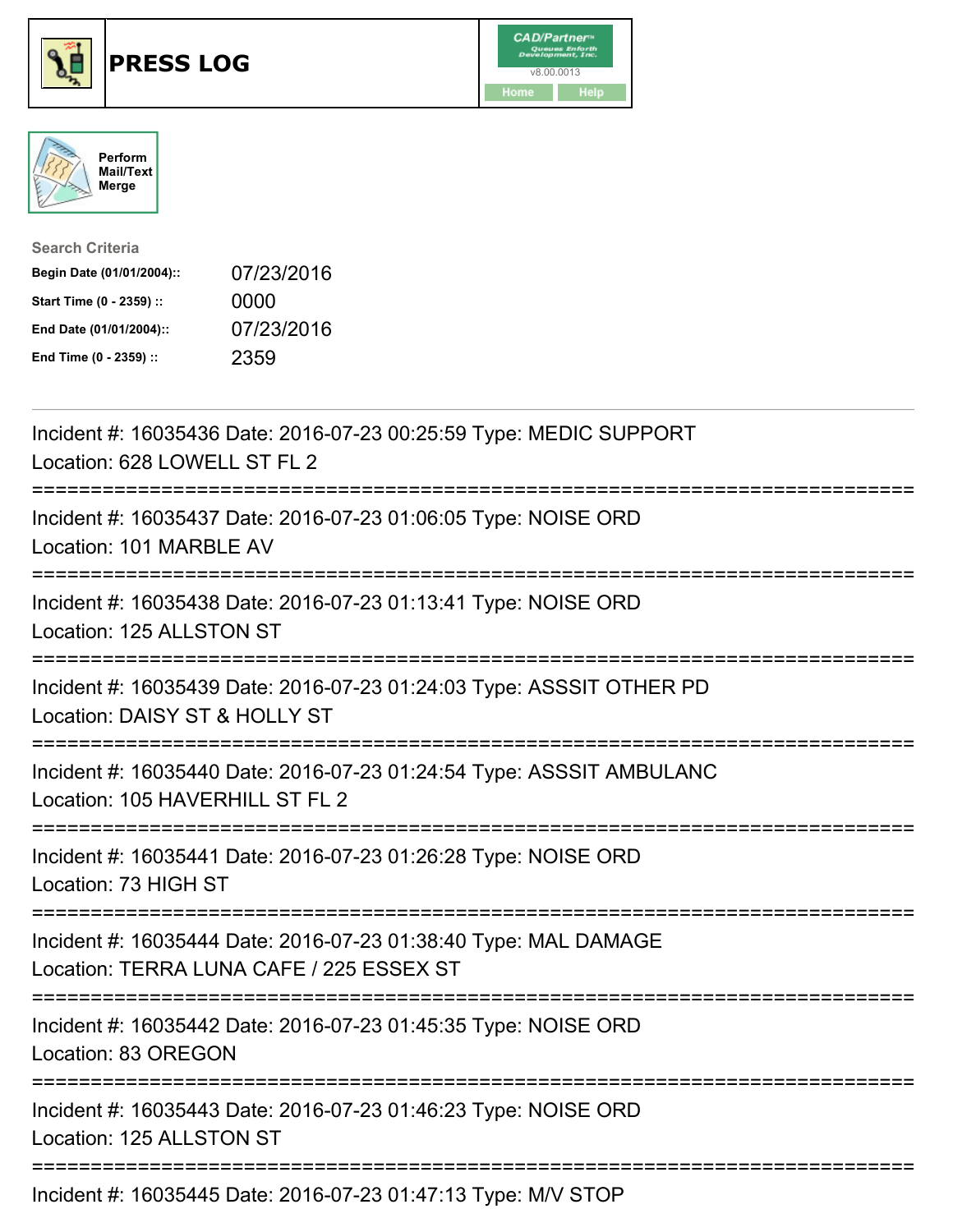| Location: BROADWAY & HAVERHILL ST                                                                                               |
|---------------------------------------------------------------------------------------------------------------------------------|
| Incident #: 16035446 Date: 2016-07-23 01:51:00 Type: M/V STOP<br>Location: BROADWAY & LOWELL ST<br>;=========================   |
| Incident #: 16035447 Date: 2016-07-23 01:55:22 Type: NOISE ORD<br>Location: 73 HIGH ST                                          |
| Incident #: 16035448 Date: 2016-07-23 01:57:32 Type: BUILDING CHK<br><b>Location: EVERETT ST</b>                                |
| Incident #: 16035449 Date: 2016-07-23 02:04:11 Type: DISORDERLY<br>Location: ESSEX ST & NEWBURY ST                              |
| Incident #: 16035450 Date: 2016-07-23 02:05:01 Type: MAL DAMAGE<br>Location: CANAL ST & UNION ST                                |
| Incident #: 16035451 Date: 2016-07-23 02:20:07 Type: ASSSIT AMBULANC<br>Location: 15 CRESCENT ST #B                             |
| Incident #: 16035452 Date: 2016-07-23 02:21:12 Type: M/V STOP<br>Location: HAVERHILL ST & JACKSON ST<br>:====================== |
| Incident #: 16035453 Date: 2016-07-23 02:27:26 Type: BUILDING CHK<br>Location: SAM'S FOOD STORE / 389 BROADWAY                  |
| Incident #: 16035454 Date: 2016-07-23 02:52:14 Type: NOISE ORD<br>Location: 92 HAVERHILL ST FL 2                                |
| Incident #: 16035456 Date: 2016-07-23 02:54:36 Type: M/V STOP<br>Location: GARDEN ST & JACKSON ST                               |
| Incident #: 16035455 Date: 2016-07-23 02:54:53 Type: KEEP PEACE<br>Location: 278 LAWRENCE ST                                    |
| Incident #: 16035458 Date: 2016-07-23 03:08:43 Type: BUILDING CHK<br>Location: DAISY ST & HOLLY ST                              |
| Incident #: 16035457 Date: 2016-07-23 03:09:15 Type: BUILDING CHK<br>Location: PARK ST CONVENIENCE STORE / 75 PARK ST           |
| Incident #: 16035459 Date: 2016-07-23 03:11:46 Type: BUILDING CHK                                                               |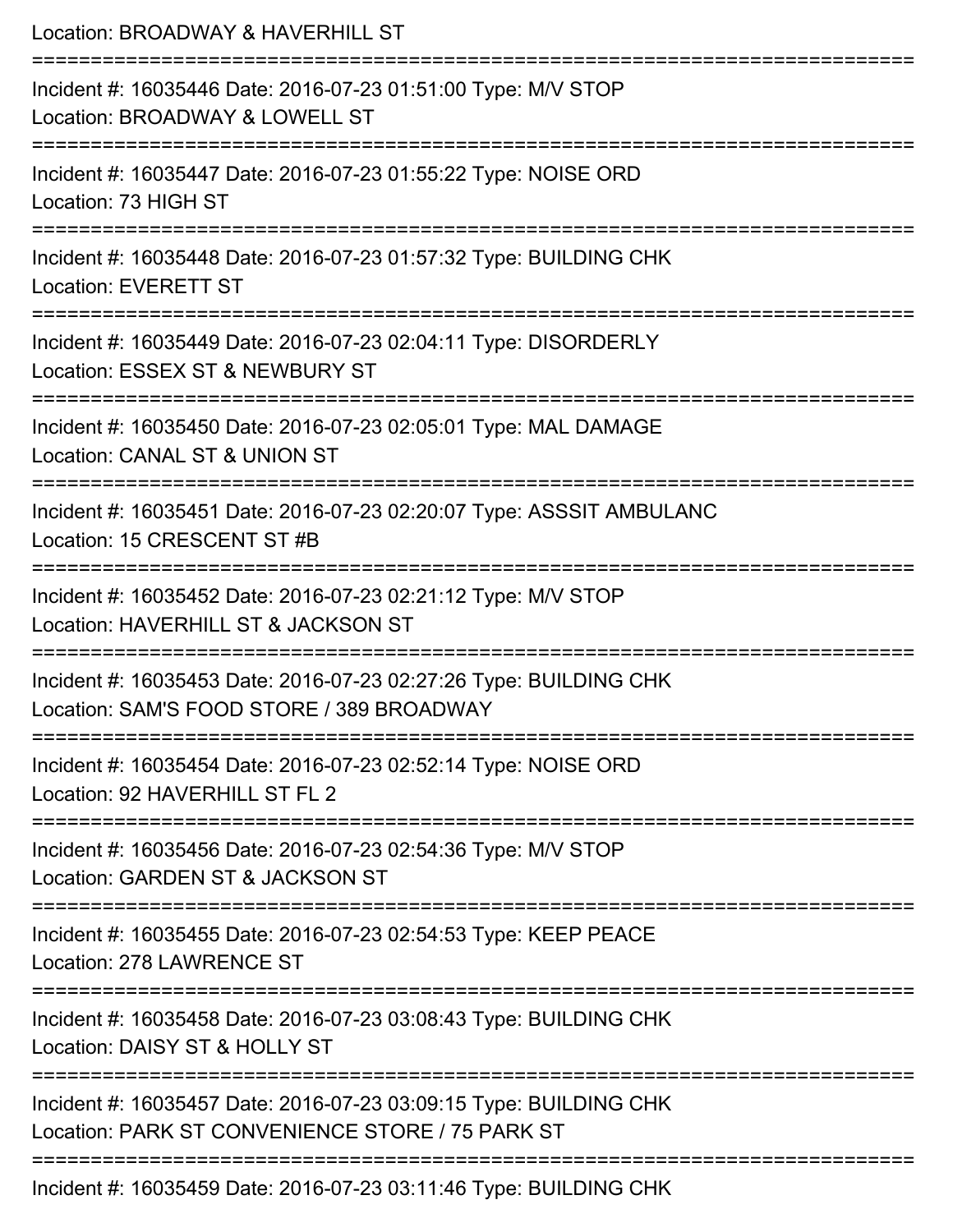| Incident #: 16035460 Date: 2016-07-23 03:15:58 Type: DISORDERLY<br>Location: 329 HIGH ST                       |
|----------------------------------------------------------------------------------------------------------------|
| Incident #: 16035461 Date: 2016-07-23 03:18:47 Type: AUTO ACC/NO PI<br>Location: BROADWAY & LOWELL ST          |
| Incident #: 16035462 Date: 2016-07-23 03:30:50 Type: BUILDING CHK<br>Location: GEISLER STATE POOL / 50 HIGH ST |
| Incident #: 16035463 Date: 2016-07-23 03:39:20 Type: BUILDING CHK<br>Location: 342 BROADWAY                    |
| Incident #: 16035464 Date: 2016-07-23 03:47:00 Type: GUN CALL<br>Location: SUMMER ST & NEWBURY ST              |
| Incident #: 16035465 Date: 2016-07-23 04:03:20 Type: SUS PERS/MV<br>Location: 7 WILMOT ST                      |
| Incident #: 16035466 Date: 2016-07-23 04:17:58 Type: SUS PERS/MV<br>Location: ESSEX ST & UNION ST              |
| Incident #: 16035467 Date: 2016-07-23 04:27:12 Type: ALARMS<br>Location: SUPER LIQUORS / 35 S BROADWAY         |
| Incident #: 16035468 Date: 2016-07-23 04:38:25 Type: HIT & RUN M/V<br>Location: 143 UNION ST                   |
| Incident #: 16035469 Date: 2016-07-23 04:41:52 Type: TRESPASSING<br>Location: 64 MANCHESTER ST FL 2            |
| Incident #: 16035470 Date: 2016-07-23 05:01:19 Type: DISTURBANCE<br>Location: 1 GENERAL ST                     |
| Incident #: 16035471 Date: 2016-07-23 05:23:56 Type: SUS PERS/MV<br>Location: 93 ELM ST                        |
| Incident #: 16035472 Date: 2016-07-23 05:31:52 Type: UNKNOWN PROB<br>Location: 76 BUTLER ST                    |
| Incident #: 16035473 Date: 2016-07-23 05:57:02 Type: HIT & RUN M/V                                             |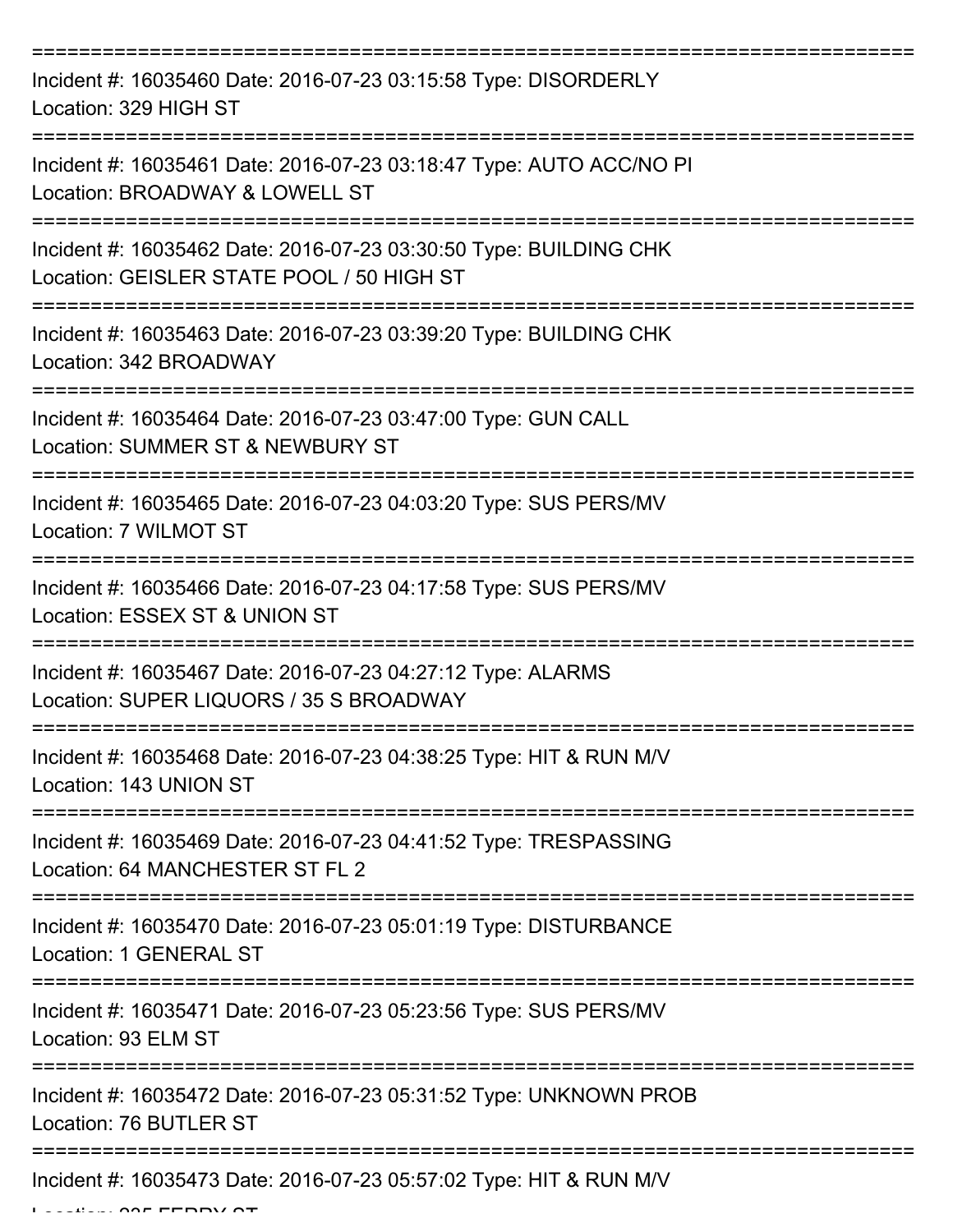| Incident #: 16035474 Date: 2016-07-23 06:44:29 Type: AMBULANCE ASSSI<br>Location: 198 ESSEX ST #101              |
|------------------------------------------------------------------------------------------------------------------|
| Incident #: 16035475 Date: 2016-07-23 07:11:12 Type: ALARM/HOLD<br>Location: ST. PATRICKS SCHOOL / 101 PARKER ST |
| Incident #: 16035476 Date: 2016-07-23 07:37:43 Type: ALARMS<br>Location: SALVATION ARMY / 250 HAVERHILL ST       |
| Incident #: 16035484 Date: 2016-07-23 07:38:20 Type: SUS PERS/MV<br>Location: 183 PARK ST                        |
| Incident #: 16035477 Date: 2016-07-23 07:39:32 Type: M/V STOP<br>Location: BAILEY ST & PARKER ST                 |
| Incident #: 16035478 Date: 2016-07-23 07:41:19 Type: M/V STOP<br>Location: 205 BROADWAY                          |
| Incident #: 16035480 Date: 2016-07-23 07:42:23 Type: M/V STOP<br>Location: CROSBY ST & NEWTON ST                 |
| Incident #: 16035481 Date: 2016-07-23 07:42:54 Type: M/V STOP<br>Location: HAMPSHIRE ST & LOWELL ST              |
| Incident #: 16035482 Date: 2016-07-23 07:44:08 Type: M/V STOP<br>Location: HAVERHILL ST & OXFORD ST              |
| Incident #: 16035483 Date: 2016-07-23 07:45:12 Type: M/V STOP<br>Location: HAMPSHIRE ST & LOWELL ST              |
| Incident #: 16035485 Date: 2016-07-23 07:47:33 Type: SUS PERS/MV<br>Location: 450 HAVERHILL ST                   |
| Incident #: 16035486 Date: 2016-07-23 07:49:09 Type: PARK & WALK<br>Location: 0 BROADWAY                         |
| Incident #: 16035487 Date: 2016-07-23 07:52:33 Type: M/V STOP<br>Location: 130 PARKER ST                         |
| Incident #: 16035488 Date: 2016-07-23 07:59:42 Type: M/V STOP                                                    |

Location: DADK CT & TDENITON CT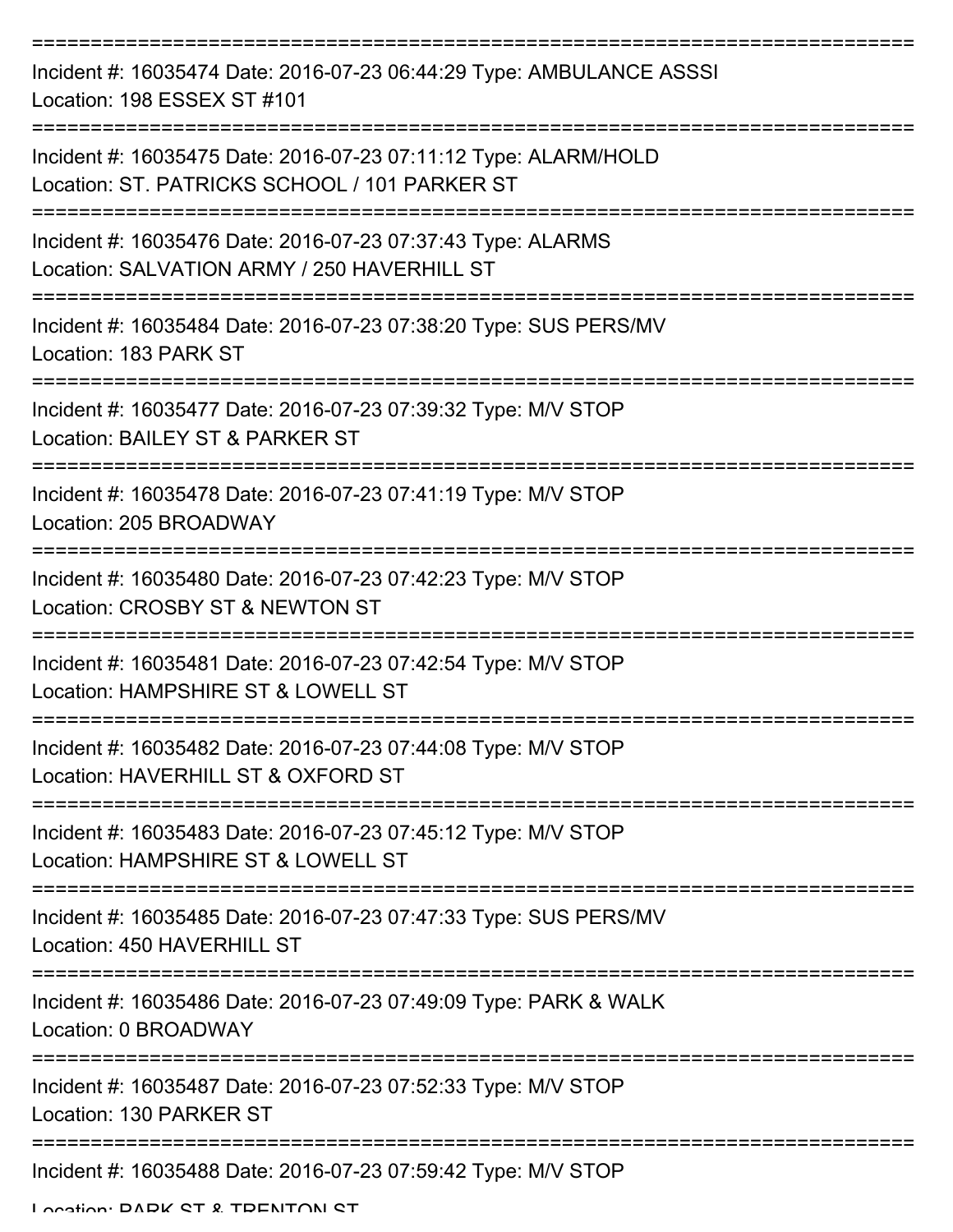| Incident #: 16035489 Date: 2016-07-23 08:00:58 Type: M/V STOP<br>Location: S BROADWAY & SHATTUCK ST<br>:========================== |
|------------------------------------------------------------------------------------------------------------------------------------|
| Incident #: 16035490 Date: 2016-07-23 08:06:19 Type: WIRE DOWN<br>Location: LAWRENCE ST & PARK ST                                  |
| Incident #: 16035491 Date: 2016-07-23 08:06:58 Type: M/V STOP<br>Location: HAMPSHIRE ST & HAVERHILL ST<br>----------------         |
| Incident #: 16035492 Date: 2016-07-23 08:15:17 Type: M/V STOP<br>Location: 90 LOWELL ST                                            |
| Incident #: 16035493 Date: 2016-07-23 09:00:15 Type: HIT & RUN M/V<br>Location: 14 BEACON ST                                       |
| Incident #: 16035494 Date: 2016-07-23 09:06:01 Type: PARK & WALK<br>Location: BRADFORD ST & BROADWAY                               |
| Incident #: 16035495 Date: 2016-07-23 09:16:08 Type: MEDIC SUPPORT<br>Location: 270 E HAVERHILL ST #13                             |
| Incident #: 16035496 Date: 2016-07-23 09:29:51 Type: CK WELL BEING<br>Location: 7 GREEN ST                                         |
| Incident #: 16035497 Date: 2016-07-23 09:32:41 Type: CK WELL BEING<br>Location: BARNARD RD & MARIE LN                              |
| Incident #: 16035498 Date: 2016-07-23 09:59:02 Type: MV/BLOCKING<br>Location: 253 FERRY ST                                         |
| Incident #: 16035499 Date: 2016-07-23 10:02:15 Type: INVESTIGATION<br>Location: 126 FRANKLIN ST                                    |
| Incident #: 16035500 Date: 2016-07-23 10:04:14 Type: PARK & WALK<br>Location: BRADFORD ST & BROADWAY                               |
| Incident #: 16035501 Date: 2016-07-23 10:07:36 Type: MV/BLOCKING<br>Location: SAMMY MARKET / 208 S BROADWAY                        |
| Incident #: 16035502 Date: 2016-07-23 10:20:22 Type: SELECTIVE ENF<br>Location: MARKET ST & S UNION ST                             |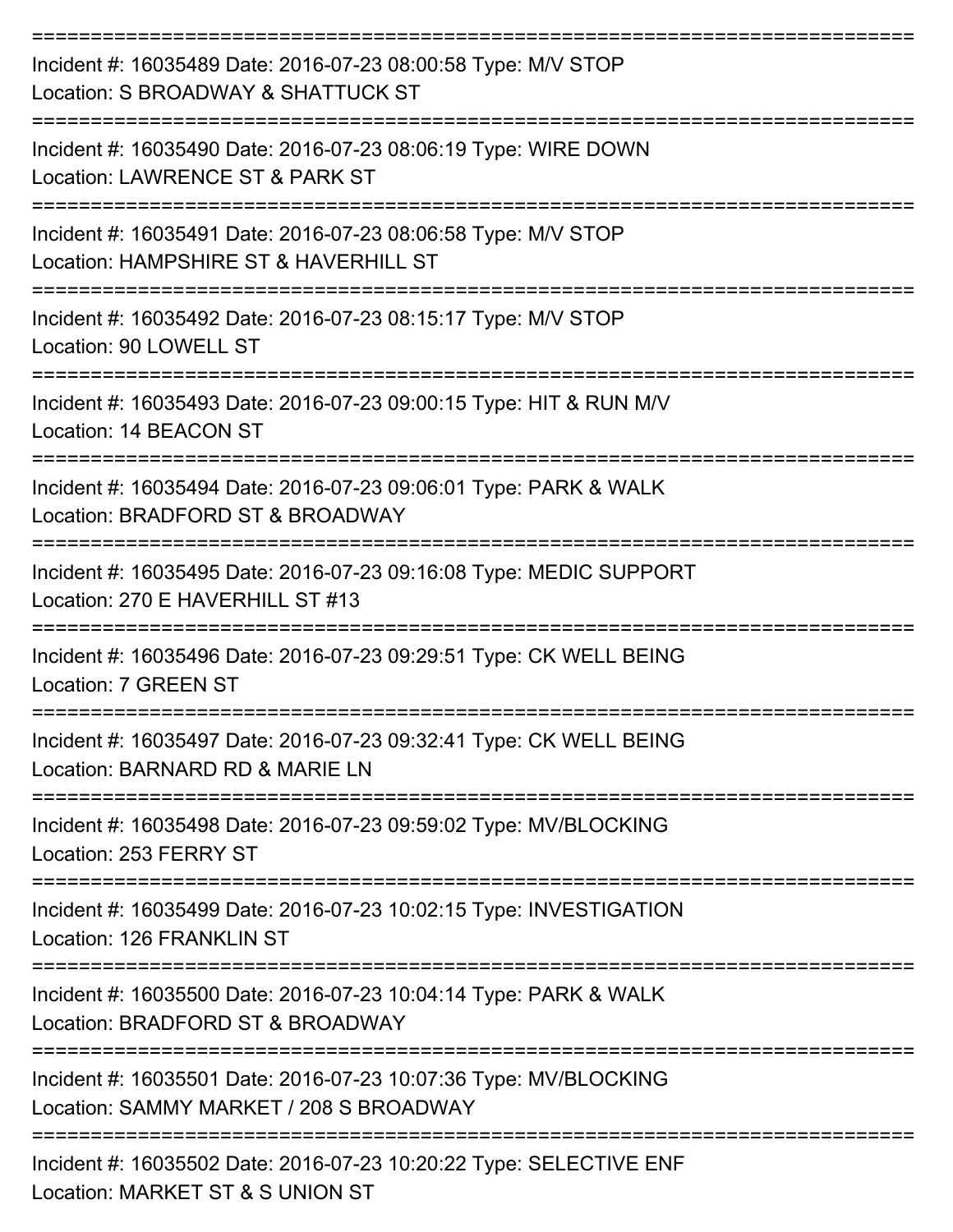| Incident #: 16035504 Date: 2016-07-23 10:40:36 Type: FRAUD<br>Location: 110 NEWTON ST                                                         |
|-----------------------------------------------------------------------------------------------------------------------------------------------|
| Incident #: 16035503 Date: 2016-07-23 10:41:39 Type: SUS PERS/MV<br>Location: BROADWAY & LOWELL ST                                            |
| Incident #: 16035505 Date: 2016-07-23 10:45:07 Type: SUS PERS/MV<br>Location: 74 E HAVERHILL ST FL 1<br>;==================================== |
| Incident #: 16035506 Date: 2016-07-23 11:03:55 Type: CK WELL BEING<br>Location: 36 BRADFORD ST                                                |
| Incident #: 16035507 Date: 2016-07-23 11:11:44 Type: DRUG VIO<br>Location: BENNINGTON ST & ERVING AV<br>=====================                 |
| Incident #: 16035508 Date: 2016-07-23 11:19:23 Type: SELECTIVE ENF<br>Location: MERRIMACK ST & S UNION ST                                     |
| Incident #: 16035509 Date: 2016-07-23 11:26:55 Type: M/V STOP<br>Location: 109 EVERETT ST                                                     |
| Incident #: 16035510 Date: 2016-07-23 11:33:26 Type: M/V STOP<br>Location: 40 EVERETT ST                                                      |
| Incident #: 16035511 Date: 2016-07-23 11:47:17 Type: M/V STOP<br>Location: S UNION ST & WINTHROP AV                                           |
| Incident #: 16035512 Date: 2016-07-23 11:56:17 Type: M/V STOP<br>Location: LAWRENCE ST & TRENTON ST                                           |
| Incident #: 16035513 Date: 2016-07-23 11:57:03 Type: M/V STOP<br>Location: LORING ST & MARKET ST                                              |
| Incident #: 16035514 Date: 2016-07-23 12:04:08 Type: M/V STOP<br>Location: 430 COMMON ST                                                      |
| Incident #: 16035515 Date: 2016-07-23 12:11:26 Type: MAL DAMAGE<br>Location: 26 INMAN ST #4                                                   |
| Incident #: 16035516 Date: 2016-07-23 12:12:53 Type: SPECIAL CHECK<br>Location: HIGGINS STATE POOL / 180 CRAWFORD ST                          |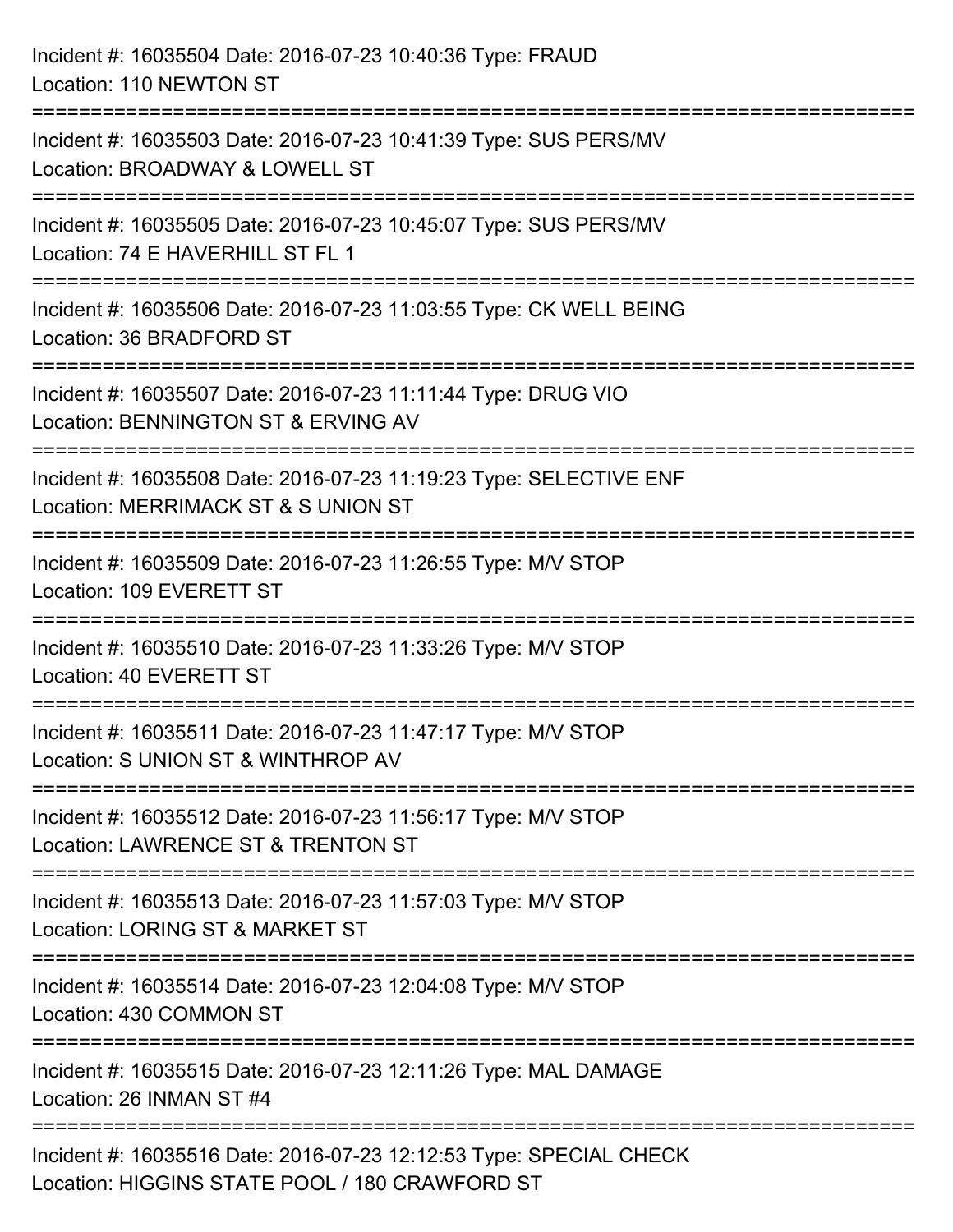| Incident #: 16035517 Date: 2016-07-23 12:16:08 Type: PARK & WALK<br>Location: BRADFORD ST & BROADWAY                                    |
|-----------------------------------------------------------------------------------------------------------------------------------------|
| Incident #: 16035518 Date: 2016-07-23 12:22:31 Type: DRUG VIO<br>Location: BENNINGTON ST & ERVING AV                                    |
| Incident #: 16035519 Date: 2016-07-23 12:23:44 Type: M/V STOP<br>Location: BROADWAY & CEDAR ST                                          |
| Incident #: 16035520 Date: 2016-07-23 12:34:40 Type: AUTO ACC/NO PI<br>Location: CURRANT HILL RD & RESERVOIR ST                         |
| Incident #: 16035521 Date: 2016-07-23 12:46:46 Type: CK WELL BEING<br>Location: 34 WATER ST FL 3                                        |
| Incident #: 16035522 Date: 2016-07-23 13:04:03 Type: LARCENY/PAST<br>Location: CVS PHARMACY / 205 S BROADWAY                            |
| Incident #: 16035523 Date: 2016-07-23 13:04:12 Type: SUS PERS/MV<br>Location: 112 MARSTON ST<br>================                        |
| Incident #: 16035524 Date: 2016-07-23 13:42:29 Type: DISORDERLY<br>Location: 389 BROADWAY                                               |
| Incident #: 16035525 Date: 2016-07-23 13:50:49 Type: MEDIC SUPPORT<br>Location: BAVARIAN CLUB / 41 KNOX ST                              |
| Incident #: 16035526 Date: 2016-07-23 13:58:38 Type: MISSING PERS<br>Location: 126 MAPLE ST ##2<br>------------------------------------ |
| Incident #: 16035527 Date: 2016-07-23 14:07:08 Type: HIT & RUN M/V<br>Location: BRADFORD ST & FRANKLIN ST                               |
| Incident #: 16035528 Date: 2016-07-23 14:12:12 Type: LARCENY/PAST<br>Location: HAFFNERS GAS STATION / 469 HAVERHILL ST                  |
| Incident #: 16035529 Date: 2016-07-23 14:18:50 Type: ALARM/HOLD<br>Location: GOMEZ MARKET / 294 PROSPECT ST                             |
| Incident #: 16035530 Date: 2016-07-23 14:32:44 Type: M/V STOP<br>Location: 530 ANDOVER ST                                               |

===========================================================================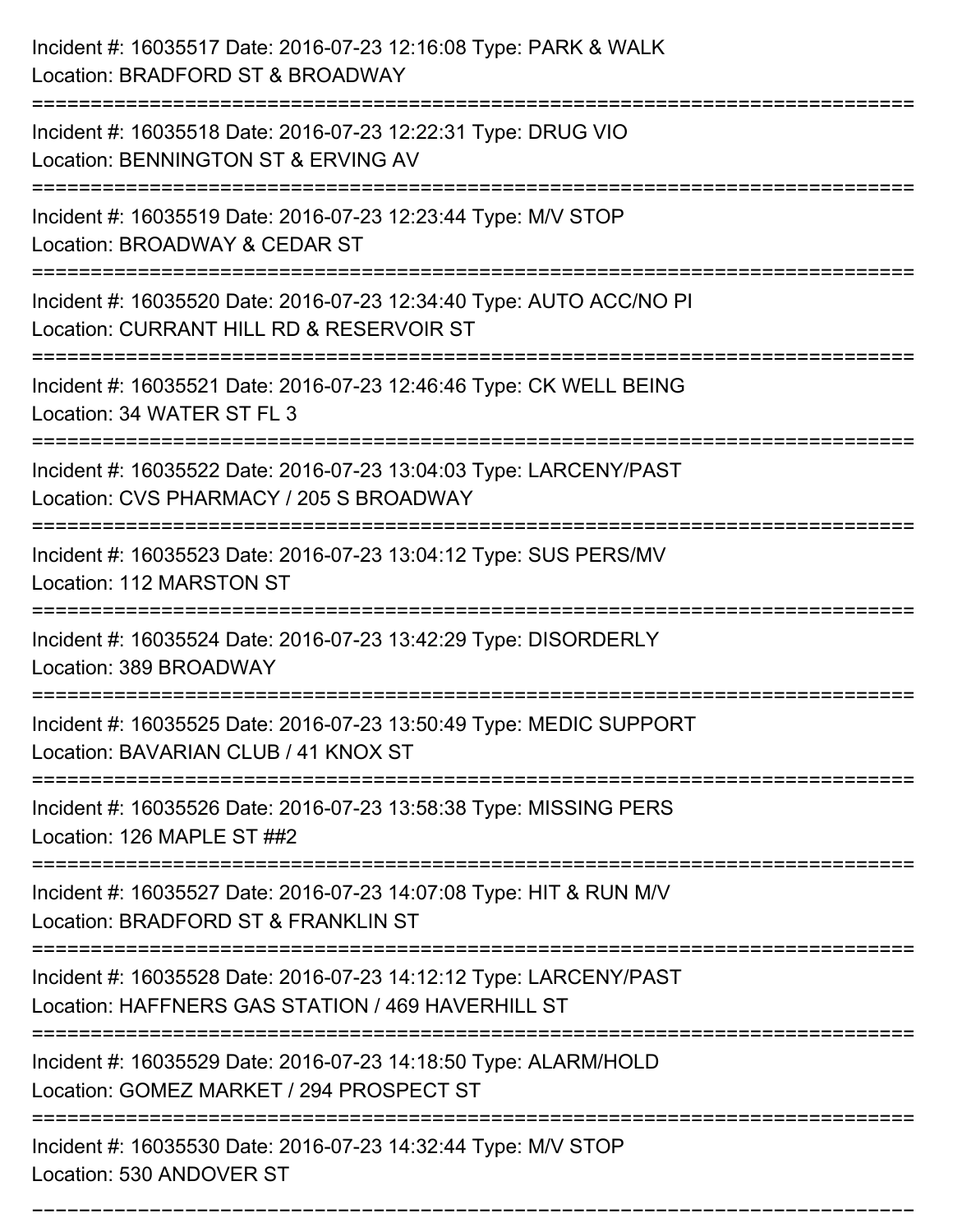| Incident #: 16035531 Date: 2016-07-23 14:35:58 Type: THREATS<br>Location: 26 SPRUCE ST FL 2                                                       |
|---------------------------------------------------------------------------------------------------------------------------------------------------|
| Incident #: 16035532 Date: 2016-07-23 14:44:08 Type: DRINKING PUBL<br>Location: BROADWAY & HAVERHILL ST                                           |
| Incident #: 16035533 Date: 2016-07-23 15:02:58 Type: M/V STOP<br>Location: FRANKLIN ST & TREMONT ST<br>======================                     |
| Incident #: 16035534 Date: 2016-07-23 15:18:16 Type: M/V STOP<br>Location: WALGREENS / 135 BROADWAY                                               |
| Incident #: 16035535 Date: 2016-07-23 15:26:52 Type: ALARM/BURG<br>Location: ARLINGTON SCHOOL / 150 ARLINGTON ST<br>----------------------------- |
| Incident #: 16035536 Date: 2016-07-23 15:36:51 Type: THREATS<br>Location: 90 E HAVERHILL ST                                                       |
| Incident #: 16035537 Date: 2016-07-23 15:43:32 Type: DOMESTIC/PAST<br>Location: 143 BENNINGTON ST #B                                              |
| Incident #: 16035538 Date: 2016-07-23 15:45:39 Type: M/V STOP<br>Location: 274 BROADWAY                                                           |
| Incident #: 16035539 Date: 2016-07-23 15:49:33 Type: UNWANTEDGUEST<br>Location: 4 FERRY ST                                                        |
| Incident #: 16035540 Date: 2016-07-23 15:50:14 Type: MAL DAMAGE<br>Location: FARNHAM ST & PHILLIPS ST                                             |
| Incident #: 16035541 Date: 2016-07-23 16:12:26 Type: SHOPLIFTING<br>Location: 700 ESSEX ST                                                        |
| Incident #: 16035542 Date: 2016-07-23 16:15:15 Type: DISTURBANCE<br>Location: 16 WENDELL ST FL 3RDFL                                              |
| Incident #: 16035543 Date: 2016-07-23 16:27:58 Type: DISTURBANCE<br>Location: 4 FERRY ST                                                          |
| Incident #: 16035544 Date: 2016-07-23 16:49:07 Type: HIT & RUN M/V<br><b>Location: RESERVOIR ST</b>                                               |
|                                                                                                                                                   |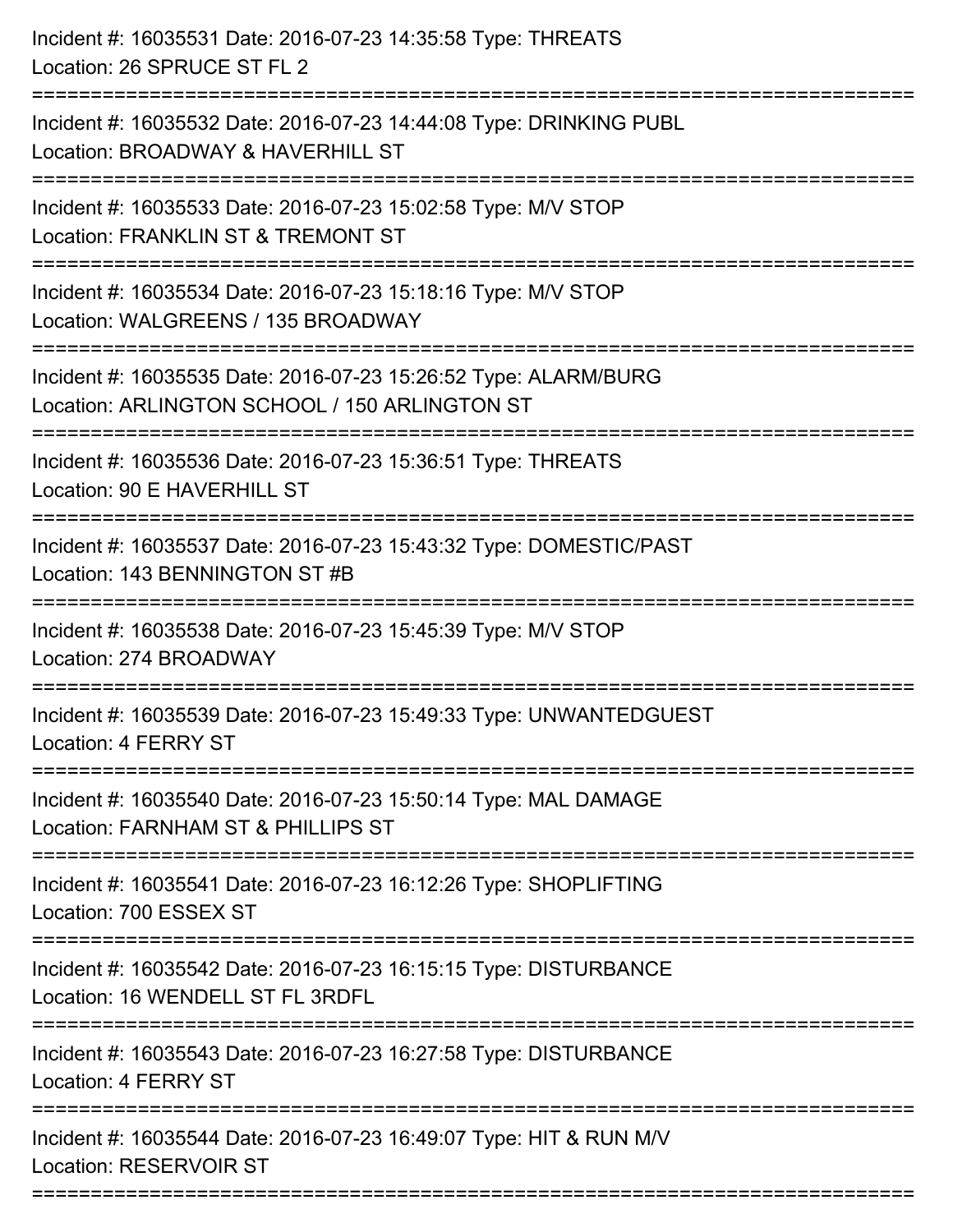Location: BROADWAY & TREMONT ST

| Incident #: 16035546 Date: 2016-07-23 17:15:05 Type: 209A/VIOLATION<br>Location: COR UNUM / S BROADWAY & SALEM ST        |
|--------------------------------------------------------------------------------------------------------------------------|
| Incident #: 16035547 Date: 2016-07-23 17:26:48 Type: SUICIDE ATTEMPT<br>Location: DUNKIN DONUTS / 50 S BROADWAY          |
| Incident #: 16035548 Date: 2016-07-23 17:47:32 Type: DRUG OVERDOSE<br>Location: 104 RIVER POINTE WY #2701 FL 1           |
| Incident #: 16035549 Date: 2016-07-23 17:51:48 Type: ALARM/BURG<br>Location: BRYSON RESD / 170 MT VERNON ST              |
| Incident #: 16035550 Date: 2016-07-23 17:58:51 Type: NOISE ORD<br>Location: 81 AVON ST                                   |
| Incident #: 16035551 Date: 2016-07-23 17:59:35 Type: INVEST CONT<br>Location: 27 BOEHM ST                                |
| Incident #: 16035552 Date: 2016-07-23 18:24:04 Type: SPECIAL CHECK<br>Location: EVERETT ST & ROWE ST                     |
| Incident #: 16035553 Date: 2016-07-23 18:32:11 Type: DISTURBANCE<br>Location: HAMPSHIRE VARIETY STORE / 232 HAMPSHIRE ST |
| Incident #: 16035554 Date: 2016-07-23 18:33:07 Type: HOME INVASION<br>Location: 55 BOXFORD ST #BACK                      |
| Incident #: 16035555 Date: 2016-07-23 18:41:20 Type: NOISE ORD<br>Location: 932 ESSEX ST                                 |
| Incident #: 16035556 Date: 2016-07-23 18:42:21 Type: ALARM/BURG<br>Location: ARLINGTON SCHOOL / 150 ARLINGTON ST         |
| Incident #: 16035557 Date: 2016-07-23 18:43:16 Type: ALARMS<br>Location: LAWRENCE PUBLIC LIBRARY / 51 LAWRENCE ST        |
| Incident #: 16035558 Date: 2016-07-23 18:43:25 Type: AUTO ACC/NO PI<br>Location: 76 MELVIN ST                            |
|                                                                                                                          |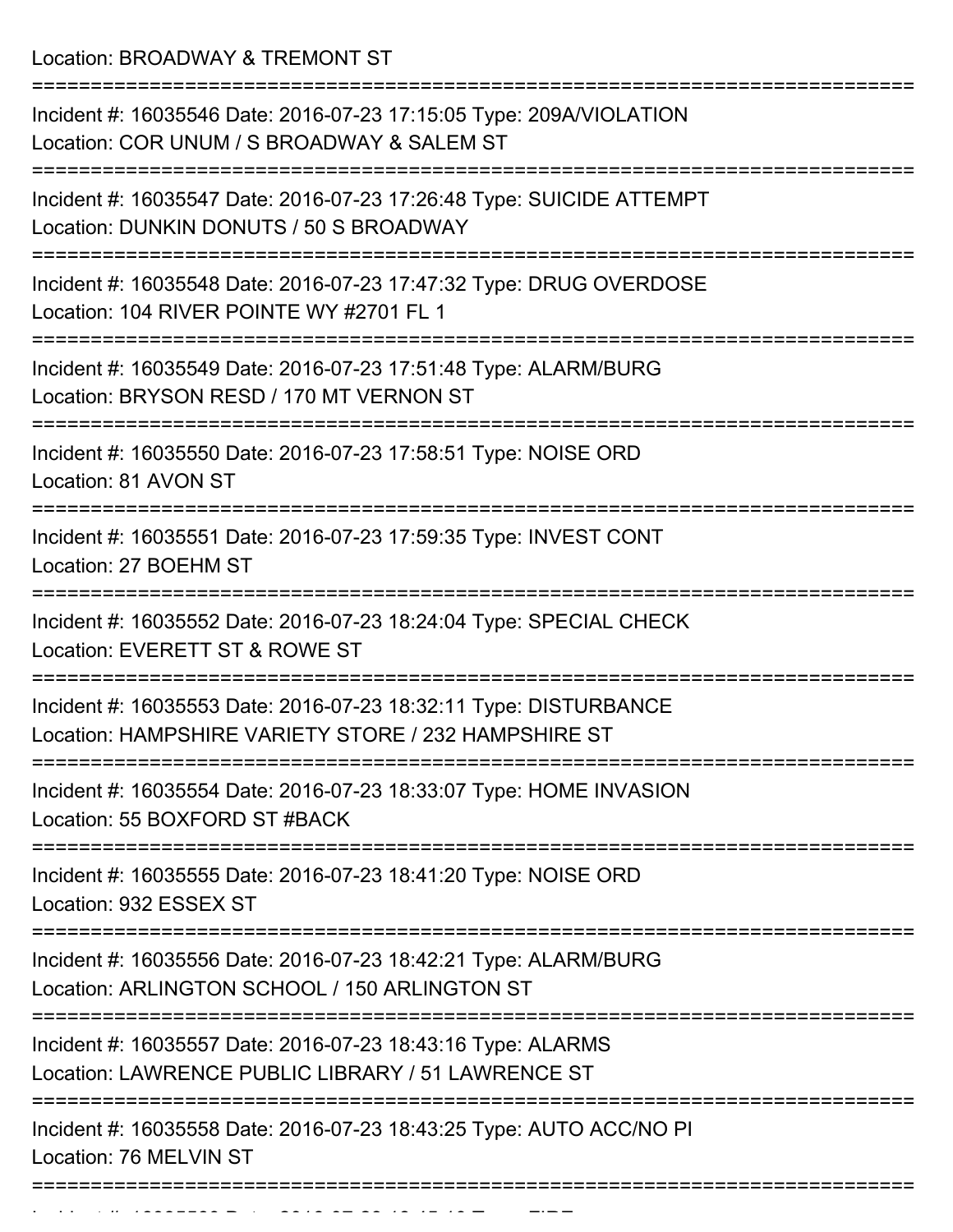Location: 34 GREENWOOD ST

| Incident #: 16035559 Date: 2016-07-23 18:45:39 Type: WIRE DOWN<br>Location: 231 WATER ST                                        |
|---------------------------------------------------------------------------------------------------------------------------------|
| Incident #: 16035561 Date: 2016-07-23 18:46:32 Type: ALARM/BURG<br>Location: LAWRENCE PUBLIC LIBRARY / 51 LAWRENCE ST           |
| Incident #: 16035562 Date: 2016-07-23 18:46:53 Type: MAN DOWN<br>Location: FRANKLIN ST & LOWELL ST                              |
| Incident #: 16035563 Date: 2016-07-23 18:48:02 Type: GENERAL SERV<br>Location: 276 BROADWAY                                     |
| Incident #: 16035564 Date: 2016-07-23 18:48:30 Type: ALARM/BURG<br>Location: PARTHUM / 258 E HAVERHILL ST                       |
| Incident #: 16035565 Date: 2016-07-23 18:48:39 Type: WIRE DOWN<br>Location: 1 HANCOCK ST                                        |
| Incident #: 16035566 Date: 2016-07-23 18:49:59 Type: GENERAL SERV<br>Location: COLONIAL RD & MARLBORO ST                        |
| Incident #: 16035574 Date: 2016-07-23 18:50:01 Type: LOUD NOISE<br>Location: 40 FOREST ST                                       |
| Incident #: 16035567 Date: 2016-07-23 18:50:20 Type: GENERAL SERV<br>Location: ST MARY-IMMACULATE CONCEPTION / 300 HAVERHILL ST |
| Incident #: 16035568 Date: 2016-07-23 18:50:57 Type: ALARMS<br>Location: LAWRENCE BOYS + GIRLS CLUB / 136 WATER ST              |
| Incident #: 16035569 Date: 2016-07-23 18:52:22 Type: ALARM/BURG<br>Location: HERITAGE STATE PARK / 1 JACKSON ST                 |
| Incident #: 16035570 Date: 2016-07-23 18:52:45 Type: MV/BLOCKING<br>Location: 41 CHELMSFORD ST                                  |
| Incident #: 16035571 Date: 2016-07-23 18:53:53 Type: GENERAL SERV<br>Location: 157 JACKSON ST                                   |
|                                                                                                                                 |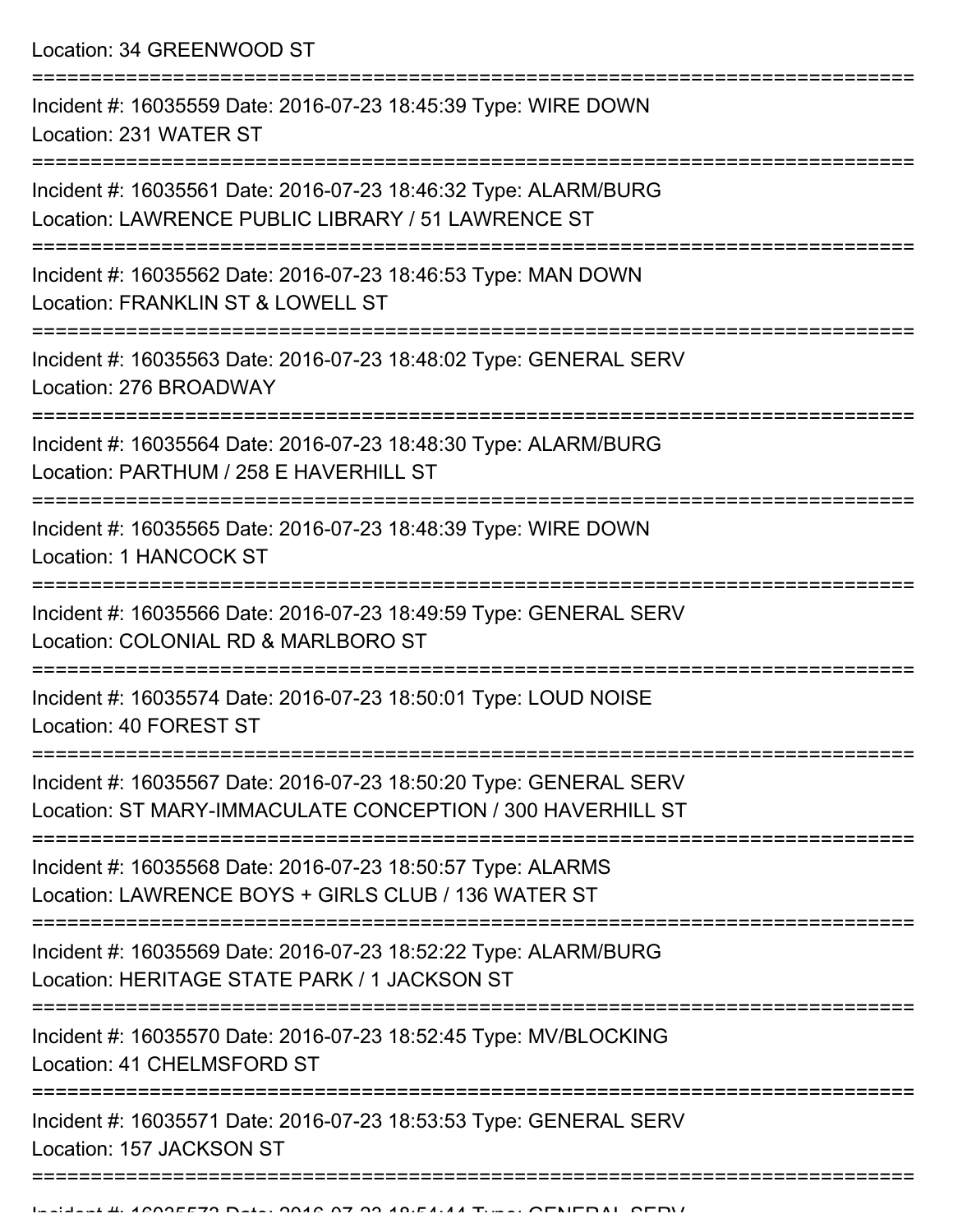| Location: 37 HUDSON AV                                                                                                       |
|------------------------------------------------------------------------------------------------------------------------------|
| Incident #: 16035572 Date: 2016-07-23 18:55:07 Type: M/V STOP<br>Location: 5JT795 OAK ST                                     |
| Incident #: 16035575 Date: 2016-07-23 18:56:40 Type: AUTO ACC/NO PI<br>Location: 239 FARNHAM ST #12 FL 2                     |
| Incident #: 16035576 Date: 2016-07-23 18:57:50 Type: GENERAL SERV<br>Location: 31 JEFFERSON ST                               |
| Incident #: 16035577 Date: 2016-07-23 18:59:27 Type: ALARM/BURG<br>Location: CHILDRENS CENTER / 581 ANDOVER ST               |
| Incident #: 16035578 Date: 2016-07-23 19:00:38 Type: WIRE DOWN<br>Location: MERRIMACK VALLEY CREDIT UNION / 500 MERRIMACK ST |
| ==========================<br>Incident #: 16035579 Date: 2016-07-23 19:01:56 Type: AUTO ACC/NO PI<br>Location: 282 BROADWAY  |
| Incident #: 16035580 Date: 2016-07-23 19:07:33 Type: AUTO ACC/NO PI<br>Location: BROADWAY & LOWELL ST                        |
| Incident #: 16035581 Date: 2016-07-23 19:10:14 Type: FIRE<br>Location: 130 SPRINGFIELD ST                                    |
| Incident #: 16035582 Date: 2016-07-23 19:15:57 Type: NOISE ORD<br><b>Location: LINCOLN CT</b>                                |
| Incident #: 16035584 Date: 2016-07-23 19:18:14 Type: GENERAL SERV<br><b>Location: SALEM ST</b>                               |
| Incident #: 16035583 Date: 2016-07-23 19:19:04 Type: M/V STOP<br>Location: 473 ESSEX ST                                      |
| Incident #: 16035585 Date: 2016-07-23 19:26:04 Type: AUTO ACC/NO PI<br>Location: 239 FARNHAM ST                              |
| Incident #: 16035586 Date: 2016-07-23 19:31:09 Type: AUTO ACC/UNK PI<br>Location: FRANKLIN ST & LOWELL ST                    |
| $Inoidont #: 16025597 Data: 2016.07.22.10:21:22.51, max: NAY; CTOP$                                                          |

Incident #: 16035587 Date: 2016-07-23 19:34:32 Type: M/V STOP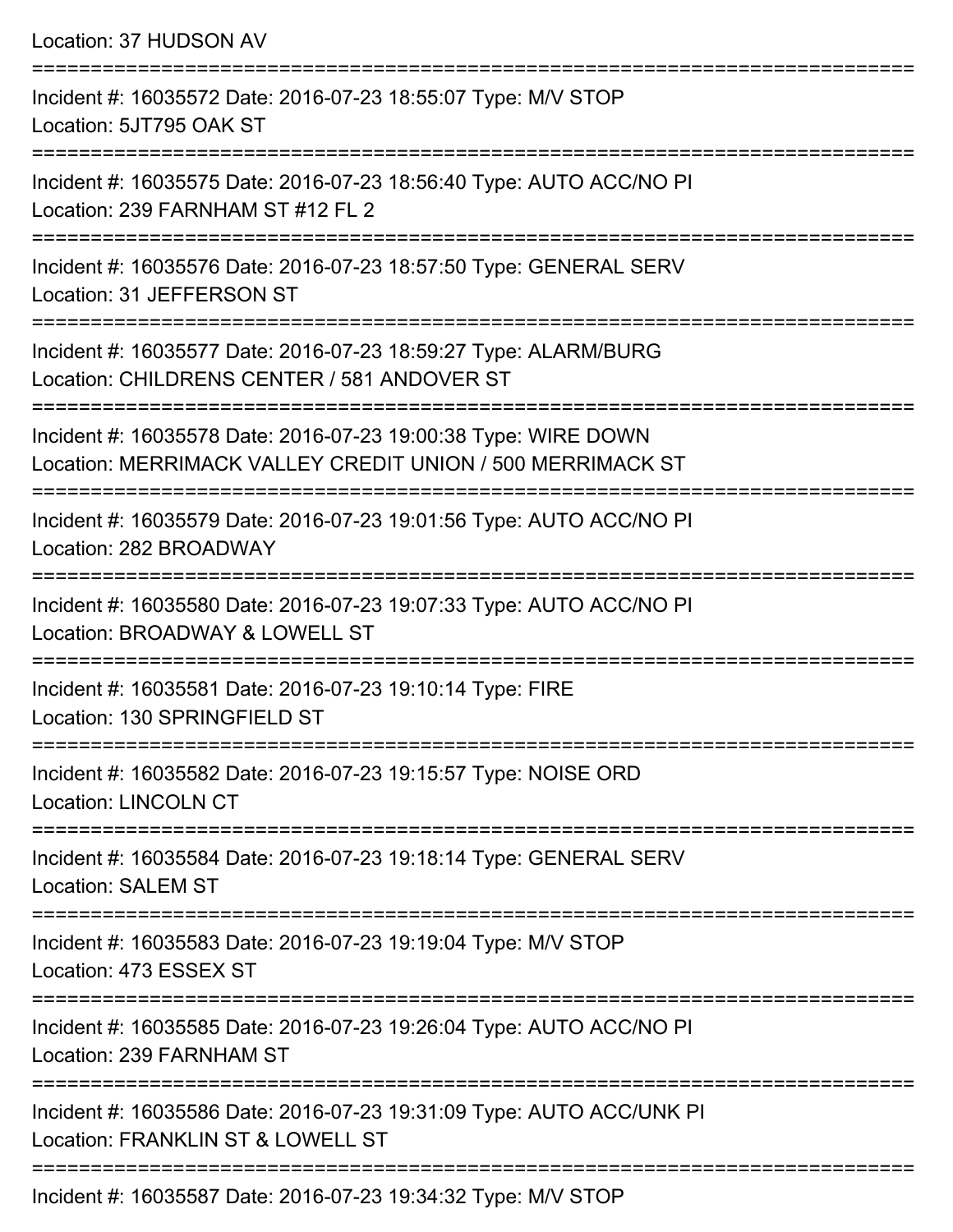| Incident #: 16035588 Date: 2016-07-23 19:54:40 Type: AUTO ACC/NO PI<br>Location: LAWRENCE ST & LEXINGTON ST<br>----------------- |
|----------------------------------------------------------------------------------------------------------------------------------|
| Incident #: 16035589 Date: 2016-07-23 19:56:56 Type: NOTIFICATION<br>Location: 638 HAVERHILL ST #2 FL 2                          |
| Incident #: 16035590 Date: 2016-07-23 19:58:52 Type: CK WELL BEING<br>Location: WOODMILL / 800 ESSEX ST FL 2                     |
| Incident #: 16035591 Date: 2016-07-23 20:07:04 Type: TRESPASSING<br>Location: DUNKIN DONUTS / 123 LAWRENCE ST                    |
| Incident #: 16035592 Date: 2016-07-23 20:14:14 Type: NOISE ORD<br><b>Location: ROBINSON CT</b>                                   |
| Incident #: 16035593 Date: 2016-07-23 20:14:19 Type: AUTO ACC/NO PI<br>Location: CAROLINAS BEAUTY SALON / 137 LAWRENCE ST        |
| Incident #: 16035594 Date: 2016-07-23 20:15:30 Type: A&B PROG<br>Location: 59 TENNEY ST                                          |
| Incident #: 16035595 Date: 2016-07-23 20:18:38 Type: NOISE ORD<br>Location: 243 ERVING AV                                        |
| Incident #: 16035596 Date: 2016-07-23 20:33:30 Type: DISTURBANCE<br>Location: 57 JACKSON ST                                      |
| Incident #: 16035597 Date: 2016-07-23 20:44:08 Type: CK WELL BEING<br>Location: 234 HAMPSHIRE ST                                 |
| Incident #: 16035598 Date: 2016-07-23 20:48:59 Type: FIRE/MV<br>Location: 40 ALDER ST                                            |
| Incident #: 16035599 Date: 2016-07-23 20:49:57 Type: NOISE ORD<br>Location: 33 CYR DR                                            |
| Incident #: 16035600 Date: 2016-07-23 20:52:31 Type: NOISE ORD<br>Location: 402 LOWELL ST                                        |
| Incident #: 16035601 Date: 2016-07-23 20:56:48 Type: MV/BLOCKING                                                                 |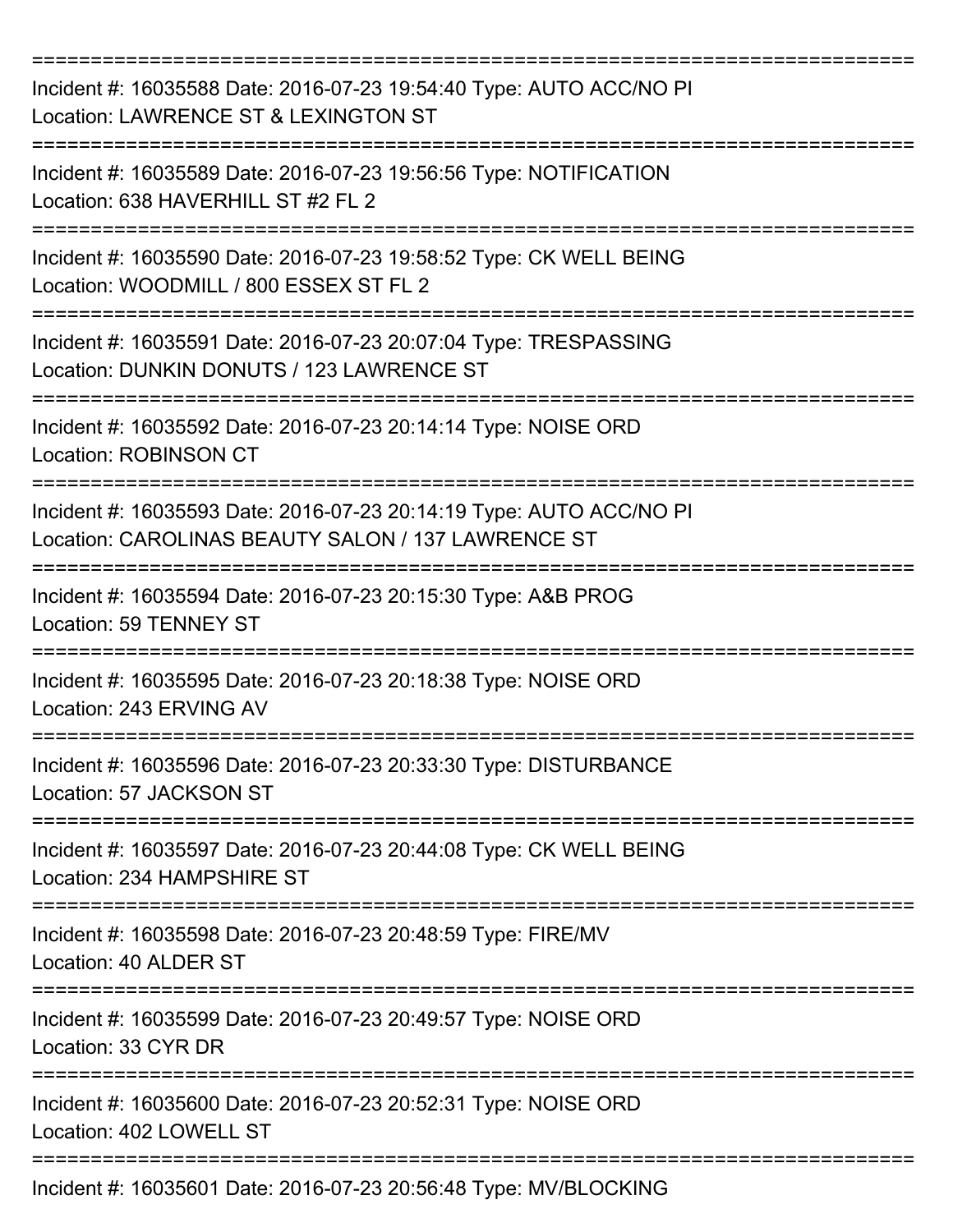| Incident #: 16035602 Date: 2016-07-23 21:04:53 Type: SUS PERS/MV<br>Location: 91 SHAWSHEEN RD                    |
|------------------------------------------------------------------------------------------------------------------|
| Incident #: 16035603 Date: 2016-07-23 21:07:20 Type: NOISE ORD<br>Location: 6 ROBERTA LN                         |
| Incident #: 16035604 Date: 2016-07-23 21:08:37 Type: NOISE ORD<br>Location: 600 HAVERHILL ST                     |
| Incident #: 16035605 Date: 2016-07-23 21:13:21 Type: NOISE ORD<br>Location: 38 YALE ST                           |
| Incident #: 16035606 Date: 2016-07-23 21:20:06 Type: CK WELL BEING<br>Location: 32 LAWRENCE ST                   |
| Incident #: 16035607 Date: 2016-07-23 21:20:39 Type: CK WELL BEING<br>Location: 32 LAWRENCE ST #6                |
| Incident #: 16035608 Date: 2016-07-23 21:27:22 Type: ALARM/BURG<br>Location: PARTHUM SCHOOL / 255 E HAVERHILL ST |
| Incident #: 16035609 Date: 2016-07-23 21:31:29 Type: NOISE ORD<br><b>Location: BEACON ST</b>                     |
| Incident #: 16035610 Date: 2016-07-23 21:35:06 Type: NOISE ORD<br>Location: W KENNETH ST                         |
| Incident #: 16035611 Date: 2016-07-23 21:41:42 Type: 209A/VIOLATION<br>Location: LAWRENCE ST & LEXINGTON ST      |
| Incident #: 16035612 Date: 2016-07-23 21:47:39 Type: DOMESTIC/PAST<br>Location: 66 BENNINGTON ST FL 3            |
| Incident #: 16035613 Date: 2016-07-23 21:47:59 Type: TOW OF M/V<br>Location: 106 BEACON ST                       |
| Incident #: 16035614 Date: 2016-07-23 22:02:13 Type: MEDIC SUPPORT<br><b>Location: MAPLE ST</b>                  |
| Incident #: 16035615 Date: 2016-07-23 22:03:47 Type: M/V STOP                                                    |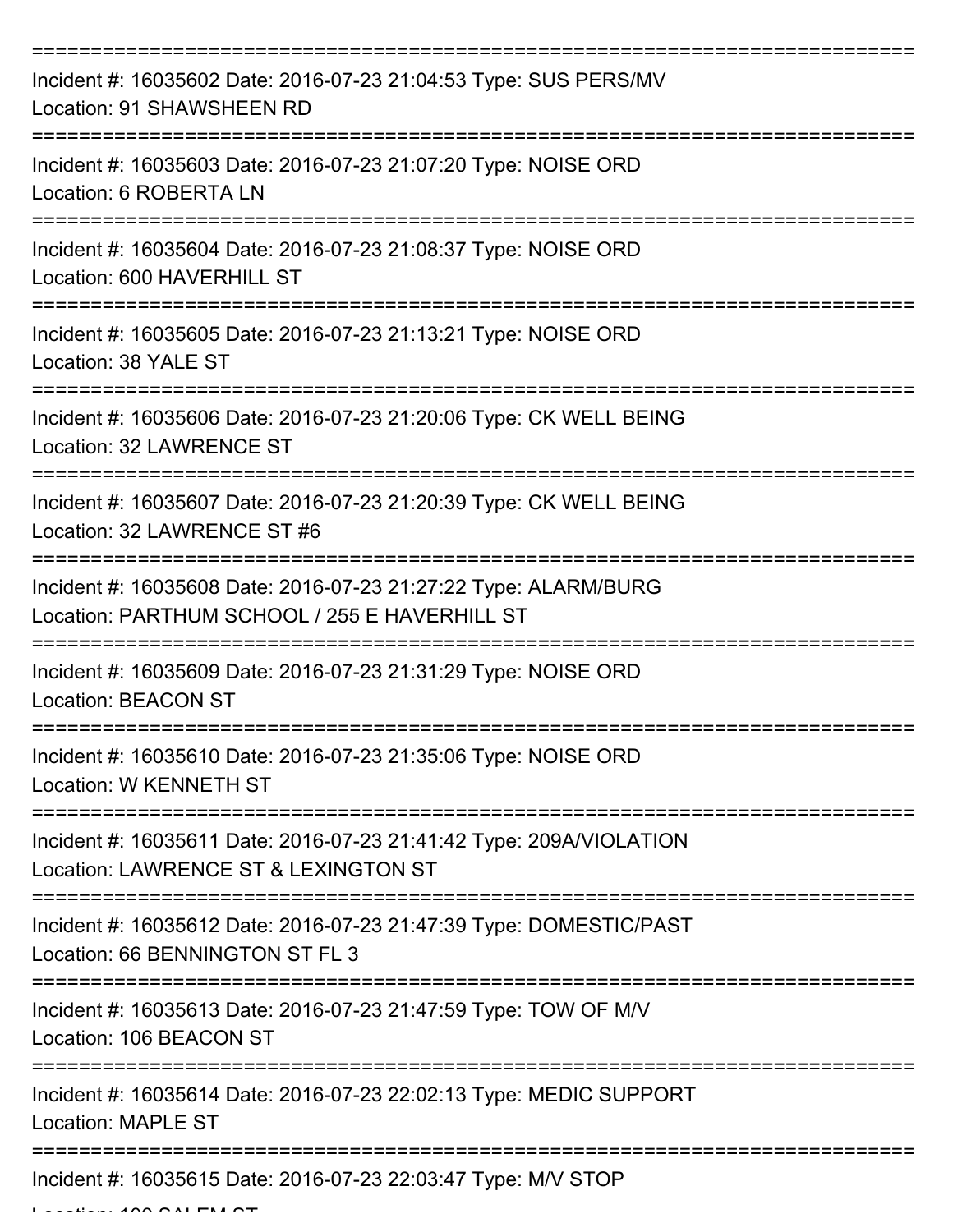| Incident #: 16035616 Date: 2016-07-23 22:05:59 Type: NOISE ORD<br>Location: 5 TAFT                          |
|-------------------------------------------------------------------------------------------------------------|
| Incident #: 16035617 Date: 2016-07-23 22:08:33 Type: M/V STOP<br>Location: MT VERNON ST & S BROADWAY        |
| Incident #: 16035619 Date: 2016-07-23 22:14:46 Type: NOISE ORD<br>Location: 35 KENDALL ST                   |
| Incident #: 16035618 Date: 2016-07-23 22:15:29 Type: HIT & RUN M/V<br>Location: 49 TENNEY ST                |
| Incident #: 16035620 Date: 2016-07-23 22:19:11 Type: NOISE ORD<br>Location: 18-20 LENOX ST                  |
| Incident #: 16035621 Date: 2016-07-23 22:19:29 Type: FIGHT<br>Location: D'WENDY'S RESTARAUNT / 459 BROADWAY |
| Incident #: 16035622 Date: 2016-07-23 22:20:09 Type: MV/BLOCKING<br><b>Location: SARGENT AV</b>             |
| Incident #: 16035623 Date: 2016-07-23 22:24:43 Type: NOISE ORD<br>Location: E HAVERHILL ST & PROSPECT       |
| Incident #: 16035624 Date: 2016-07-23 22:50:52 Type: AUTO ACC/PED<br>Location: ESSEX ST & NEWBURY ST        |
| Incident #: 16035625 Date: 2016-07-23 23:06:14 Type: HIT & RUN M/V<br>Location: 17 LISA LN                  |
| Incident #: 16035626 Date: 2016-07-23 23:16:20 Type: NOISE ORD<br>Location: 80 BUTLER ST                    |
| Incident #: 16035627 Date: 2016-07-23 23:24:46 Type: NOISE ORD<br>Location: E HAVERHILL ST & PROSPECT ST    |
| Incident #: 16035628 Date: 2016-07-23 23:32:50 Type: NOISE ORD<br>Location: 1 RIVERVIEW PL                  |
| Incident #: 16035629 Date: 2016-07-23 23:41:35 Type: NOTIFICATION                                           |

Location: 638 HAVEDHILL ST #2 FL 2